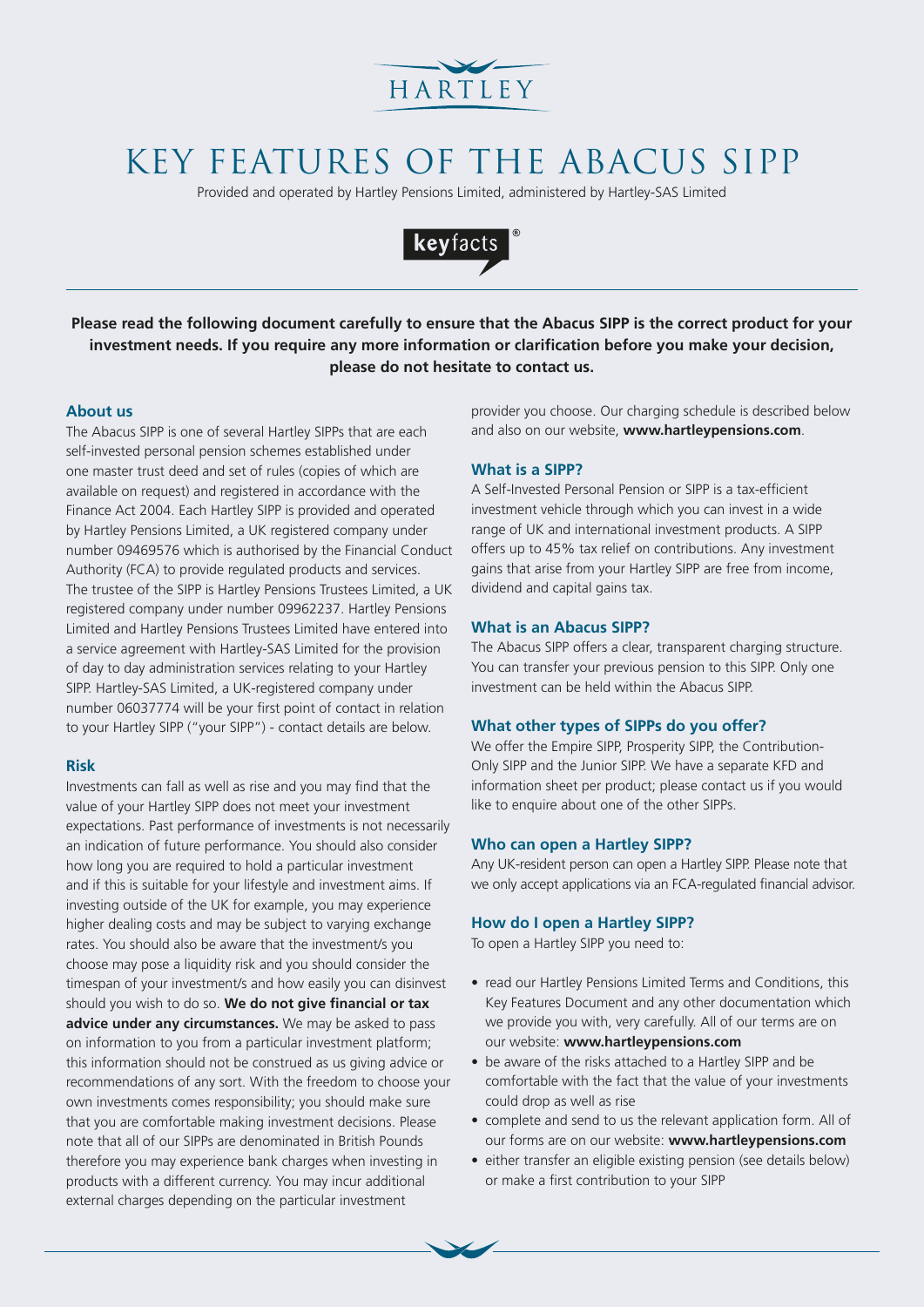By choosing to open a Hartley SIPP, you are agreeing to be bound by our Terms and Conditions and the rules of the Hartley Pension SIPP Scheme and to make fee payments as and when requested by us.

## **Can I change my mind?**

Yes, you have a legal right to cancel the establishment of your SIPP, within 30 days of when you receive our welcome pack which contains a cancellation notice. Please note that any fees incurred during the time between the establishment of the SIPP and the cancellation will be borne by you. Similarly, any losses on investments are borne by you.

## **Can I transfer my existing pension to a Hartley SIPP?**

In most cases, yes. We accept transfers in from HMRC-recognised schemes. However, defined benefit schemes (e.g. final salary schemes) generally prevent transfers to a SIPP unless you have received personal advice from an FCA-regulated financial adviser who holds the appropriate pension transfer qualifications and we may insist you take advice to confirm it is in your interests to transfer such pensions. Please contact us if you wish to transfer your existing pension to a Hartley SIPP.

Please note that, although we do not charge a fee to transfer your pension into a Hartley SIPP, your pension provider may charge you to transfer out of their scheme.

## **How much money can I contribute in a year and what tax relief will I receive on contributions?**

There is no limit on the amount of money you can contribute to your SIPP each year but the amount you contribute may have tax implications. The contribution amounts are based on your UK relevant earnings. If you have no relevant UK earnings then you are still able to make contributions up to £3,600 each year. If you do have relevant UK earnings then you can receive tax relief on contributions up to the amount you earn, to a maximum of £40,000. We will claim tax relief at the basic rate (currently 20%) from HMRC on a monthly basis.

However, if you make contributions above the current limit of £40,000, you may incur a tax charge via HMRC's the 'annual allowance tax charge'. The annual allowance is set each year by the UK Government and therefore may change in the future. Further information on the annual allowance tax charge and on contributions in general is available on the technical pages of our website, wwww.hartleypensions.com. Please seek specialist tax advice if you have specific tax concerns. All contributions made into a Hartley SIPP are subject to a correctly completed contributions form which can be found on our website, **www.hartleypensions.com** 

## **Is there a minimum contribution level?**

If you transfer your existing pension to a Hartley SIPP there is no requirement to make any contribution. There is no minimum level for one off or regular monthly contributions.

## **Who can contribute to my SIPP?**

You can make personal contributions, other people can make contributions e.g. your spouse or parents, and your employer can make contributions.

#### **Can I have more than one SIPP?**

We would not open two Hartley SIPPs for you but it is possible to have another SIPP with a different provider. If you run two SIPPs concurrently you may have to pay a tax relief charge to HMRC if you have received more than the allocated tax relief in any one year.

## **Who manages the investment portfolio held in my Hartley SIPP?**

You will be required to appoint a financial advisor to manage your portfolio. We are not investment advisors nor managers, nor do we give any financial or tax advice.

## **Can I hold property in any of the Hartley SIPPs?**

If you would like to hold commercial property in your SIPP, you will need to open an Empire SIPP. However, if you would like to invest in property indirectly through shares, this can be achieved by investing through a Hartley SIPP. Please note that Hartley SIPPs cannot hold residential property.

#### **What happens if I choose a new or unusual investment?**

Our Investment Committee will consider your case and decide if the investment is suitable to be held within a Hartley SIPP.

### **How can I check the value of my pension?**

You can phone us during office hours (9am to 5pm) and we will be able to tell you the current value of your fund. We will send you a yearly statement for your records. It is also prudent to review your Hartley SIPP on a regular basis to ensure that it is the correct product for your investment needs.

## **How often is my SIPP valued?**

For reporting and legislation purposes we require at least annual valuations on the chosen investment under your SIPP plus the availability of ad hoc valuations for events such as benefits calculations.

Fees incurred for obtaining the valuation can be paid or reimbursed from cash funds in the pension scheme upon receipt of an appropriate invoice and providing that sufficient funds are available.

In the event valuations are not provided, the value of the investment will be noted as NIL until an accurate valuation is made available.

## **What is the lifetime allowance?**

This is the amount that you can receive over your lifetime before being liable for a tax charge. The limit is currently £1 million pounds but this is subject to change. Your Hartley SIPP may be subject to additional tax charges at the point you withdraw funds if your pension is valued at more than the lifetime allowance.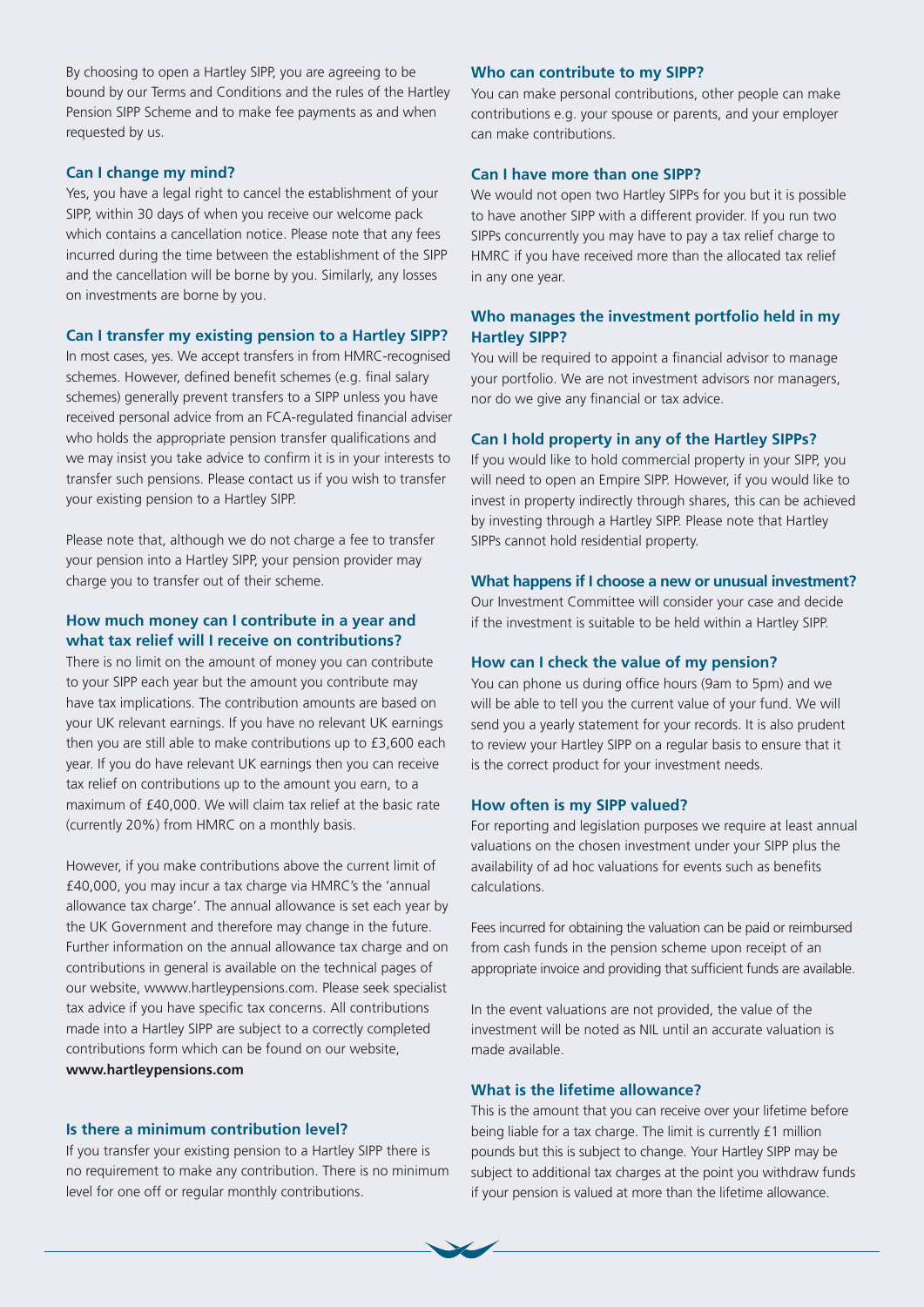## **When can I access my SIPP?**

The earliest age you can start taking money from your SIPP is 55 years (due to rise to 57 in 2028) unless you are in serious ill health, as defined by the Finance Act 2004.

#### **How can I take my benefits?**

You can drawdown up to 25% of your SIPP tax free from the age of 55 as a Pension Commencement Lump Sum **(PCLS)**, but the remaining pot must form a **'drawdown plan'**. From 2028 the age you can withdraw a PCLS will rise to 57 years.

After taking a PCLS, you can opt to have complete flexibility (known as **'flexi-access'**) as to how you drawdown from your drawdown plan (i.e. any combination of lump sums or monthly payment), but each drawdown will be taxed at your normal income tax rate, whether you take further lump sums or a monthly income. As soon as you take any money from your SIPP a restriction on any future tax relievable money purchase contributions to your pot applies of £4,000 a year.

Alternatively, you can take money direct from your pot without having to put the money into a drawdown plan and 25% of this sum will be tax free. This is called an 'uncrystallised funds pension lump sum' (**'UFPLS'**). You can take one or more UFPLS payments and these can be regular or irregular payments. Payment of a UFPLS will trigger a restriction on any future tax relievable money purchase contributions to your pot to £4,000 a year.

You can also take up to three small pots of up to £10,000. 25% will be tax free and 75% will be subject to marginal rate income tax in the same way as UFPLS. Taking small pot payments does not trigger a restriction on future tax relievable money contributions to your pot.

Taking money from your pot may erode the capital value of your SIPP and could result in a lower income than anticipated in the future. You should take advice from an FCA-authorised financial advisor or suitably qualified tax advisor as to the best method to take your SIPP benefit in your particular circumstances, before making any such decisions.

## **After I have taken PCLS, does my pension still benefit from tax relief?**

Yes. If you are in flexi access-drawdown, until you drawdown from your drawdown plan, you receive tax relief on contributions to your pension up to your annual personal allowance.

#### **What happens if I am in capped drawdown?**

If you had started to take payments from your pension prior to the April 2015 pension freedoms, your pension is designated as capped drawdown. This will mean that you are allowed to take income from your pension up to a certain limit each year. You are entitled to keep your pension as capped drawdown or if you wish to have more freedom, you can convert to a flexi-access drawdown arrangement meaning that there would be no capped income limit. You will need to consider implications such as the Money Purchase Annual Allowance and a different charging structure.

## **Do you offer annuities?**

No. If you are looking to purchase an annuity, you must transfer all or part of your pension to an annuity provider.

## **Is SIPP income subject to National Insurance?** No.

## **What happens to my SIPP if I die?**

When we are notified of your death by your personal representative, we will ask for a copy of your death certificate. We will carry out due diligence on the beneficiary and then discuss options with him or her. Please note that the trustee retains ultimate discretion over the distribution of your pension, despite a beneficiary being named.

If you die before you reach the age of 75, your beneficiary can choose:

- 1. to take a tax-free lump sum or transfer the SIPP into their own name or an external pension scheme. If you die after the age of 75, your beneficiary can choose to take the whole pot as a lump sum but this will be subject to a tax charge at the marginal rate of the beneficiary; or.
- 2. to transfer the SIPP into a SIPP of their own or take a regular income from the deceased's pension through what is called pension drawdown, which will be taxed at the beneficiary's normal rate of income tax; or
- 3. to elect to take periodical lump sums. These payments will be treated as income, therefore would be taxable at the beneficiary's normal rate of income tax. The SIPP must be kept open but transferred to the name of the beneficiary and all normal charges e.g. administration fees will apply.

## **Do I have to choose a beneficiary to receive my SIPP if I die?**

No. Clients normally choose a beneficiary e.g. a spouse or a child. This is not legally required but we strongly recommend that you do tell us of your wishes to help ensure we consider paying the correct beneficiaries.

## **How much does an Abacus SIPP cost?**

| <b>Abacus SIPP</b>                                        | Uncrystallised $ $ | <b>Crystallised</b> |
|-----------------------------------------------------------|--------------------|---------------------|
| Establishment Fee                                         | $f125 + VAT$       | $f125 + VAT$        |
| Annual Administration Fee   £175 + VAT pa   £300 + VAT pa |                    |                     |

Fee information is also available on our website, **www.hartleypensions.com**

#### **When do I pay the annual fee?**

We will withdraw the annual fee from your account on a yearly basis, a year from when your Hartley SIPP was established.

## **Are there any other costs I should be aware of?**

The only other costs are:

| Divorce cost fees                                                                                   | $£750 + VAT$              |
|-----------------------------------------------------------------------------------------------------|---------------------------|
| Paying Death Benefits                                                                               | $£300 + VAT$              |
| Increase in Administration fees if an<br>asset defined by the FCA as being<br>non-standard is held. | $£250 + VAT$ per<br>annum |